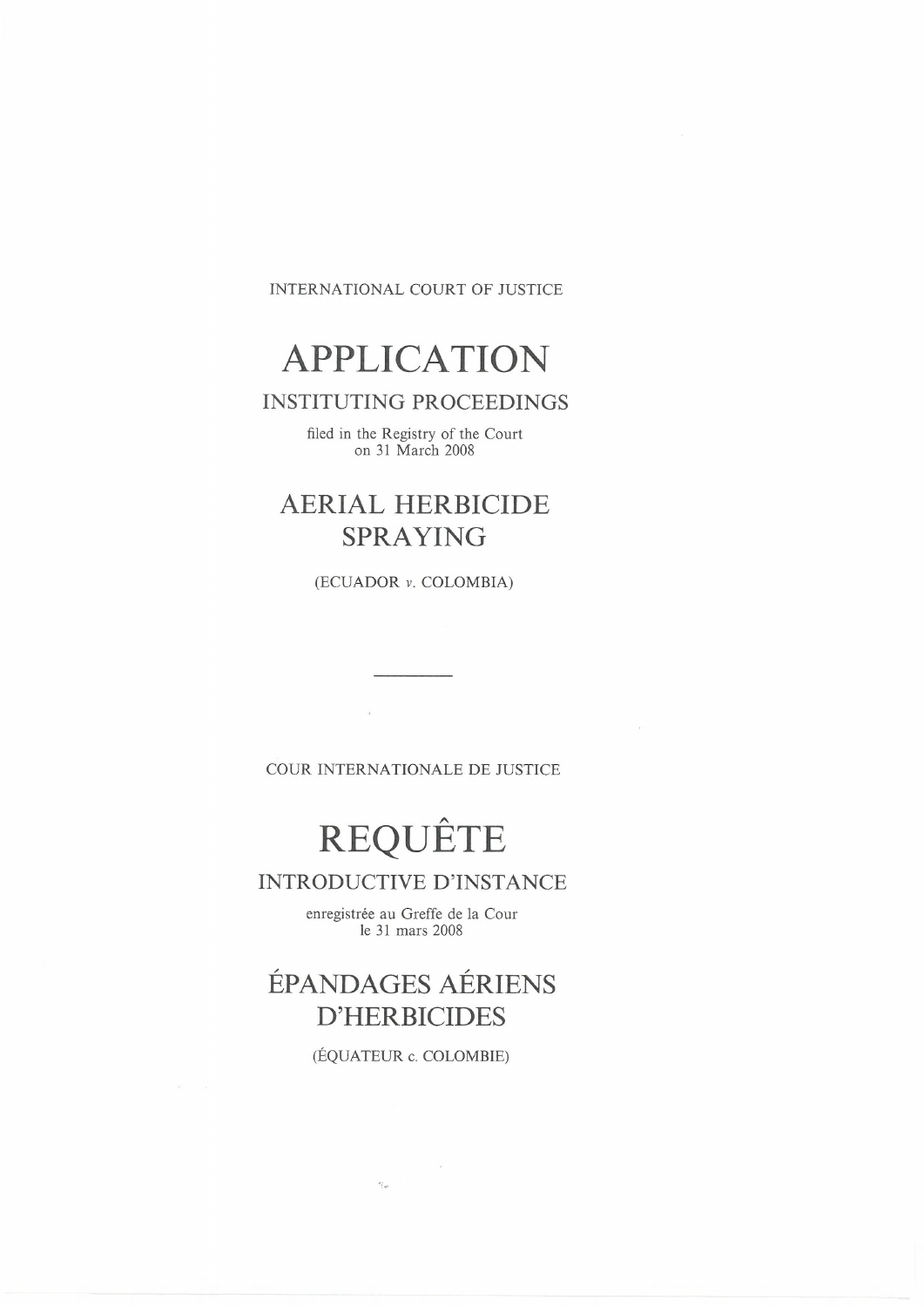2008 General List No. 138

#### I. LETTER FROM THE AMBASSADOR OF ECUADOR (APPOINTED) TO THE KINGDOM OF THE NETHERLANDS TO THE REGISTRAR OF THE INTERNATIONAL COURT OF JUSTICE

EMBAJADA DEL ECUADOR EN LOS PAÍSES BAJOS

> No. 4-4-3/08. The Hague, 31 March 2008.

Sir,

I have been instructed by my Government to present the Application to institute proceedings against the Republic of Colombia, in relation to the damages caused to the Ecuadorian State, its inhabitants and the environment through the spraying of chemical herbicides.

In this regard, in addition to the Application, I am enclosing herewith the letter No. 15080-GM/2008, dated 28 March 2008, by means of which Mrs. María Isabel Salvador-Crespo, Minister of Foreign Relations, Commerce and Integration of Ecuador informs Mr. Diego Cordovez-Zegers, that he has been appointed as Agent before the International Court of Justice, by the President of Ecuador.

The Application and the above-mentioned letter, have been duly authentified by the Ecuadorian Consulate in The Hague.

Accept, Sir, the assurances of my highest consideration.

*(Signed)* Rodrigo RIOFRÍO-MACHUCA, Ambassador of Ecuador (appointed).

I certify that the above signature is authentic and it is used by Ambassador Rodrigo Riofrío-Machuca in all his private and public duties.

> *(Signed)* Helena YÁNEZ-LOZA, *Chargée d'affaires a.i.* of Ecuador.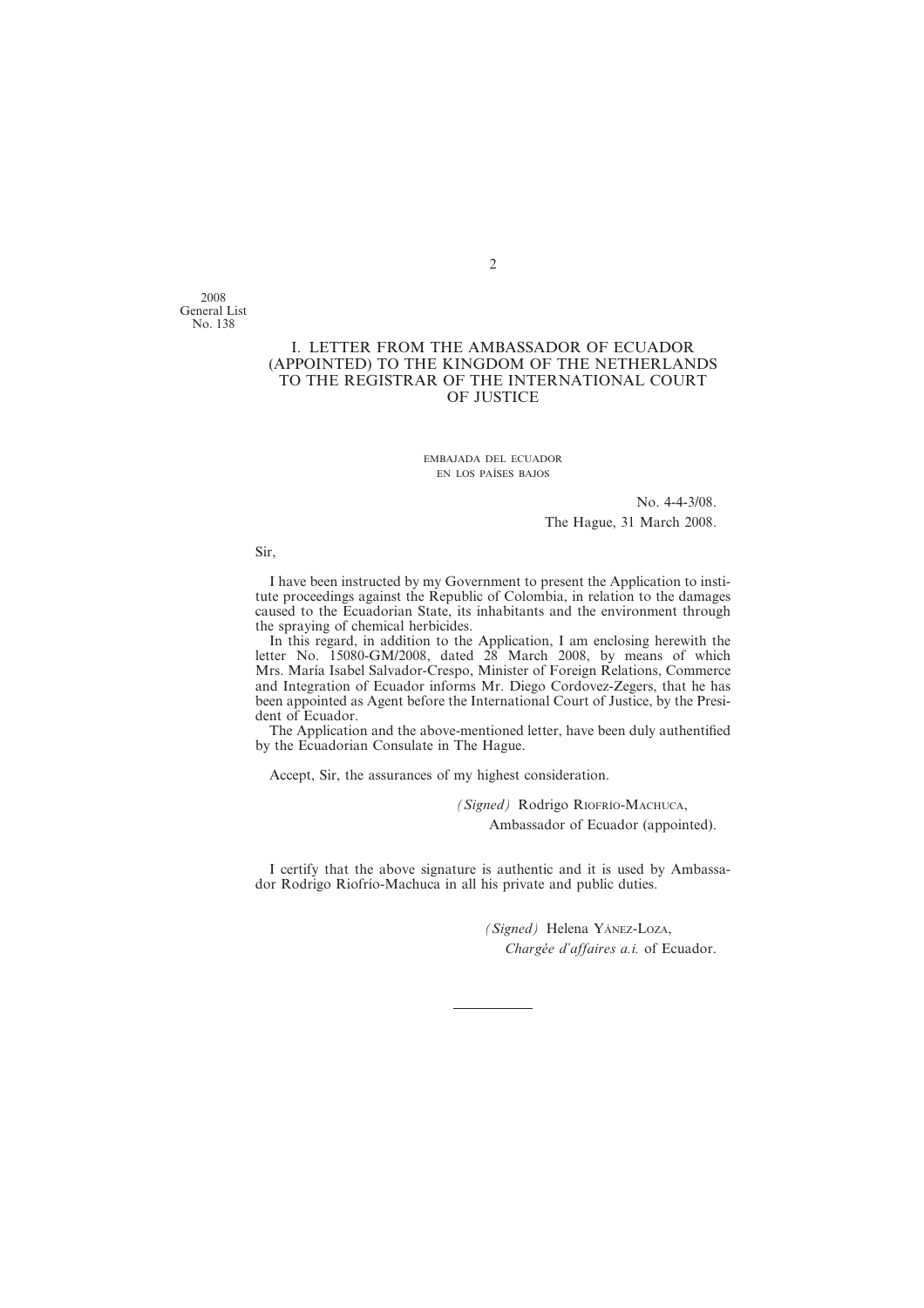#### II. APPLICATION INSTITUTING PROCEEDINGS

#### REPÚBLICA DEL ECUADOR

#### MINISTERIO DE RELACIONES EXTERIORES

To the Registrar, International Court of Justice.

The undersigned being duly authorized by the Government of the Republic of Ecuador:

1. In accordance with Articles 36 (1) and 40 of the Statute of the Court, and Article 38 of the Rules, I have the honour to submit this Application instituting proceedings in the name of the Republic of Ecuador against the Republic of Colombia.

#### NATURE OF THE DISPUTE

2. This case concerns Colombia's aerial spraying of toxic herbicides at locations near, at and across its border with Ecuador. The spraying has already caused serious damage to people, to crops, to animals, and to the natural environment on the Ecuadorian side of the frontier, and poses a grave risk of further damage over time. Ecuador therefore respectfully requests a judgment of the Court ordering Colombia to *(a)* respect the sovereignty and territorial integrity of Ecuador; *(b)* take all steps necessary to prevent the use of any toxic herbicides in such a way that they could be deposited onto the territory of Ecuador; *(c)* prohibit the use, by means of aerial dispersion, of such herbicides on or near any part of its border with Ecuador; and *(d)* indemnify Ecuador for any loss or damage caused by its internationally unlawful acts.

3. Every year since at least 2000, Colombia has used airplanes and helicopters to spray powerful, broad-spectrum herbicides (the chemical composition of which it refuses to disclose) over wide swaths of territory in the two States' border region. The putative target of Colombia's spraying has been illicit coca and poppy plantations in the frontier area. The impacts of Colombia's spraying, however, have not been confined to its side of the border. Fumigations dispersed by Colombia along or near the boundary line have been carried across the border and have caused significant deleterious effects in Ecuador. In addition, on some occasions aircrafts participating in Colombia's fumigation operations have, without authorization, crossed into Ecuadorian airspace and sprayed within the territory of Ecuador.

4. During and after each of Colombia's spraying campaigns, for instance, Ecuador's population in the northern boundary areas has reported serious adverse health reactions including burning, itching eyes, skin sores, intestinal bleeding and even death. Because of the non-discriminating nature of the her-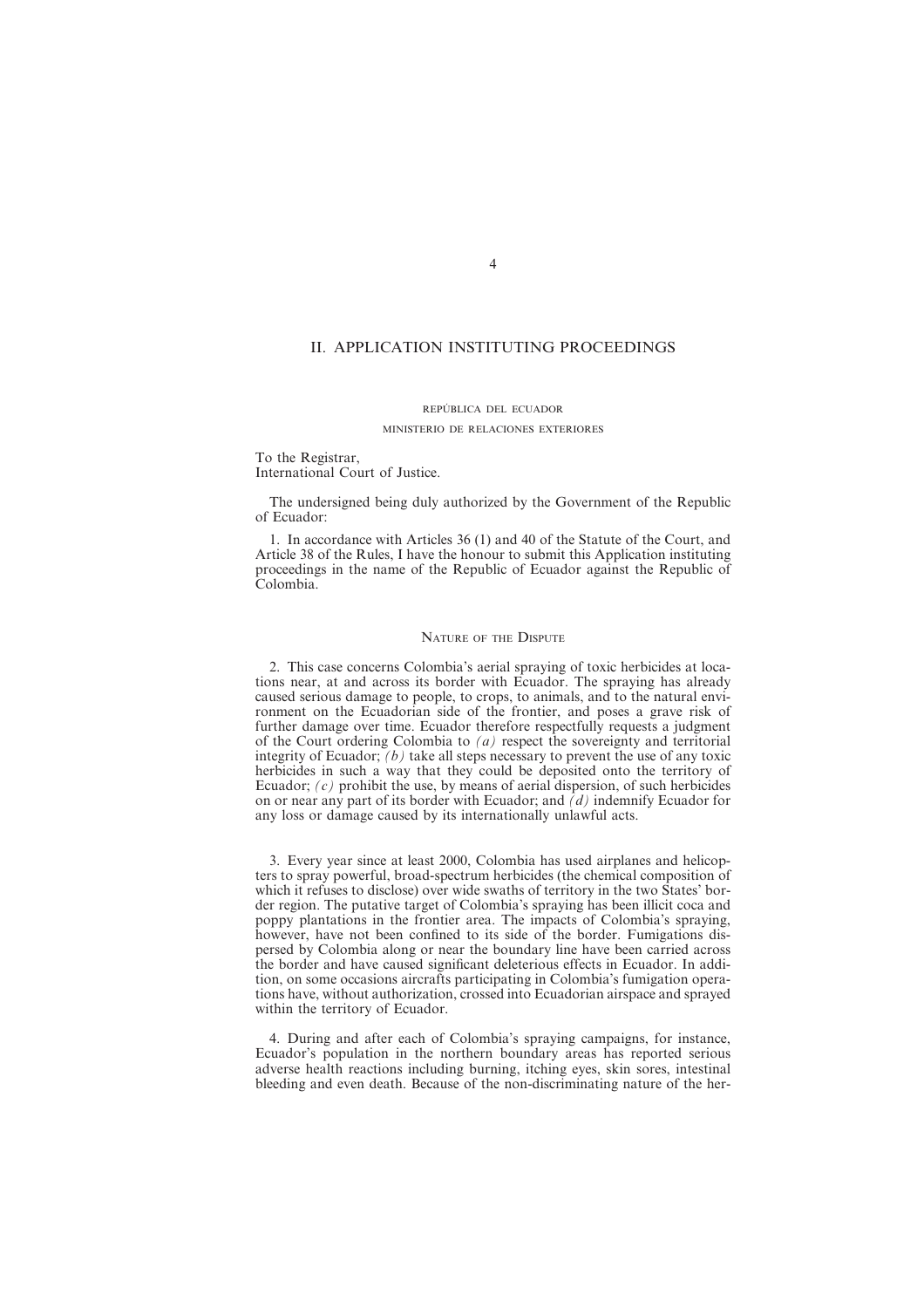bicide used by Colombian authorities, there has also been serious and widespread damage to non-target plant species, including key local crops such as yucca, plantains, rice, coffee, hay and others. The consequences of the crop damage have been serious in the context of the subsistence farming needs of the local population.

5. Throughout the years since the spraying started in 2000, Ecuador has made repeated and sustained efforts to negotiate an end to the fumigations. Twice, the Parties have convened bilateral scientific commissions for purposes of examining the issues arising from Colombia's sprayings. These negotiations have proved unsuccessful. Even on the occasions when Ecuador thought it had reached agreement with Colombia to put an end to the aerial sprayings, the fumigations subsequently resumed. It is therefore plain that the attitude of Colombia makes impossible for the Parties' dispute to be settled by diplomatic means. Ecuador has been left no choice but to bring this Application instituting proceedings to secure redress for the violation of its rights as set forth more fully below.

6. Before proceeding further, Ecuador takes the opportunity to reaffirm that it is firmly opposed to the export and consumption of illegal narcotics. It has a strong and consistent record in this respect. The issues presented in this Application relate exclusively to the methods and locations of Colombia's operations to eradicate illicit coca and poppy plantations — and the harmful effects in Ecuador of such operations.

#### THE COURT'S JURISDICTION

7. The Court has jurisdiction over the present dispute by virtue of the operation of the American Treaty on Pacific Settlement of Disputes, Bogotá, 30 April 1948 ("Pact of Bogotá") <sup>1</sup> , Article XXXI, which provides:

"In conformity with Article 36, paragraph 2, of the Statute of the International Court of Justice, the High Contracting Parties declare that they recognize, in relation to any other American State, the jurisdiction of the Court as compulsory *ipso facto*, without the necessity of any special agreement so long as the present Treaty is in force, in all disputes of a juridical nature that arise among them concerning:

*(a)* the interpretation of a treaty;

- *(b)* any question of international law;
- *(c)* the existence of any fact which, if established, would constitute the breach of an international obligation;
- *(d)* the nature or extent of the reparation to be made for the breach of an international obligation."

Ecuador and Colombia are parties to the Pact of Bogotá.

8. The Court also has jurisdiction over the present dispute in accordance with the provisions of the 1988 United Nations Convention against Illicit

<sup>1</sup> United Nations, 30 *Treaty Series*, 55.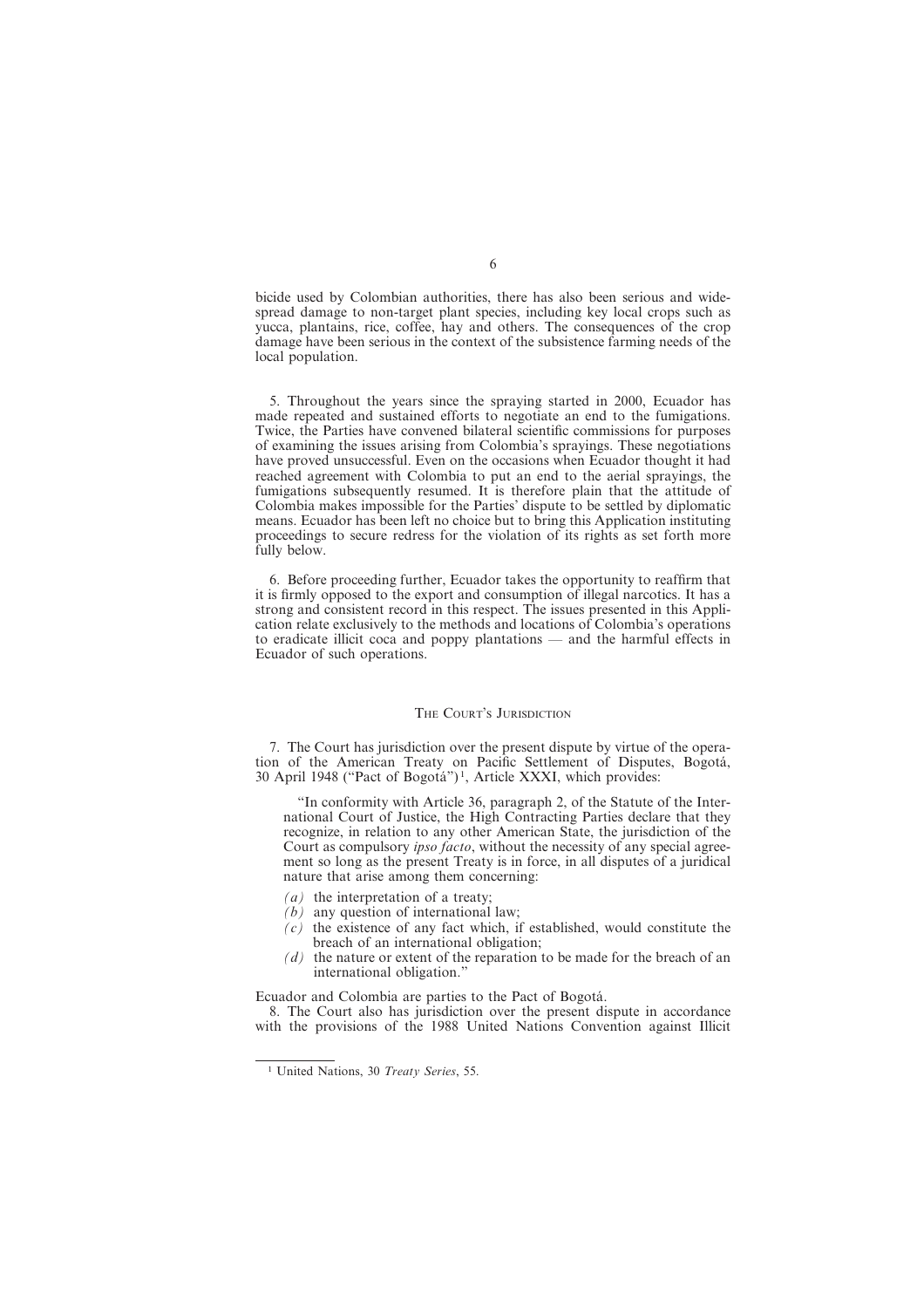Traffic in Narcotic Drugs and Psychotropic Substances ("1988 United Nations Drug Convention<sup>7</sup>)<sup>2</sup>, Article 32 of which provides:

"Any such dispute [relating to the interpretation or application of the Convention] which cannot be settled in the manner prescribed in paragraph 1 of this article [that is, by negotiation, enquiry, mediation, conciliation, arbitration, recourse to regional bodies, judicial process or other peaceful means of the parties' choosing] shall be referred, at the request of any one of the States Parties to the dispute, to the International Court of Justice for decision.'

Ecuador and Colombia are parties to the 1988 United Nations Drug Convention.

#### THE FACTS

#### *Background*

9. The majority of the world's coca *(Erythroxylum coca)* is grown in Colombia. It is also one of the world's largest producers of opium poppy *(Papaver somniferum)* and a significant source of marijuana *(Cannabis sativa)*.

10. Confronted with this reality, the Government of Colombia has used various strategies to eradicate illicit narcotics crops. One of these strategies has been the aerial spraying of coca and poppy crops with chemical herbicides. From the outset, this practice has met opposition from affected populations, policy makers and scientists. As early as 1984, for example, the Government of Colombia, through its National Health Institute, convened a group of herbicide experts to consider the potential harms from aerial spraying. The experts opposed the aerial spraying of any herbicide, including, in particular, glyphosate, a powerful, broad-spectrum herbicide used widely in agriculture. The experts stated:

"Glyphosate: Its aerial use for the eradication of crops of marihuana and coca is not recommended. The data obtained in animal experimentation show low acute toxicity; its acute toxicity in humans is little known. In the literature reviewed there is no information concerning chronic toxicity in humans. Neither is there information with respect to its mutagenic and tetragenic effects . . ."

11. The experts subsequently reiterated their opposition, stating:

"[T]he Committee reiterates its position of having not recommended the use of glyphosate or any other herbicide by means of aerial spraying... the proposed program is inadvisable because it would be accepting human experimentation.

12. Notwithstanding the recommendations of its own experts, Colombia

<sup>2</sup> United Nations doc. E/CONF.82/15 (1988), reprinted in 28 *International Legal*

<sup>&</sup>lt;sup>3</sup> Administrative Tribunal of Cundinamarca, Colombia, Second Section, Subsection "B", 13/6/2003, *"Claudia Sampedro y Hector Suarez* v. *Ministry of Environment and Others"* (Col.), p. 15. <sup>4</sup> *Ibid.*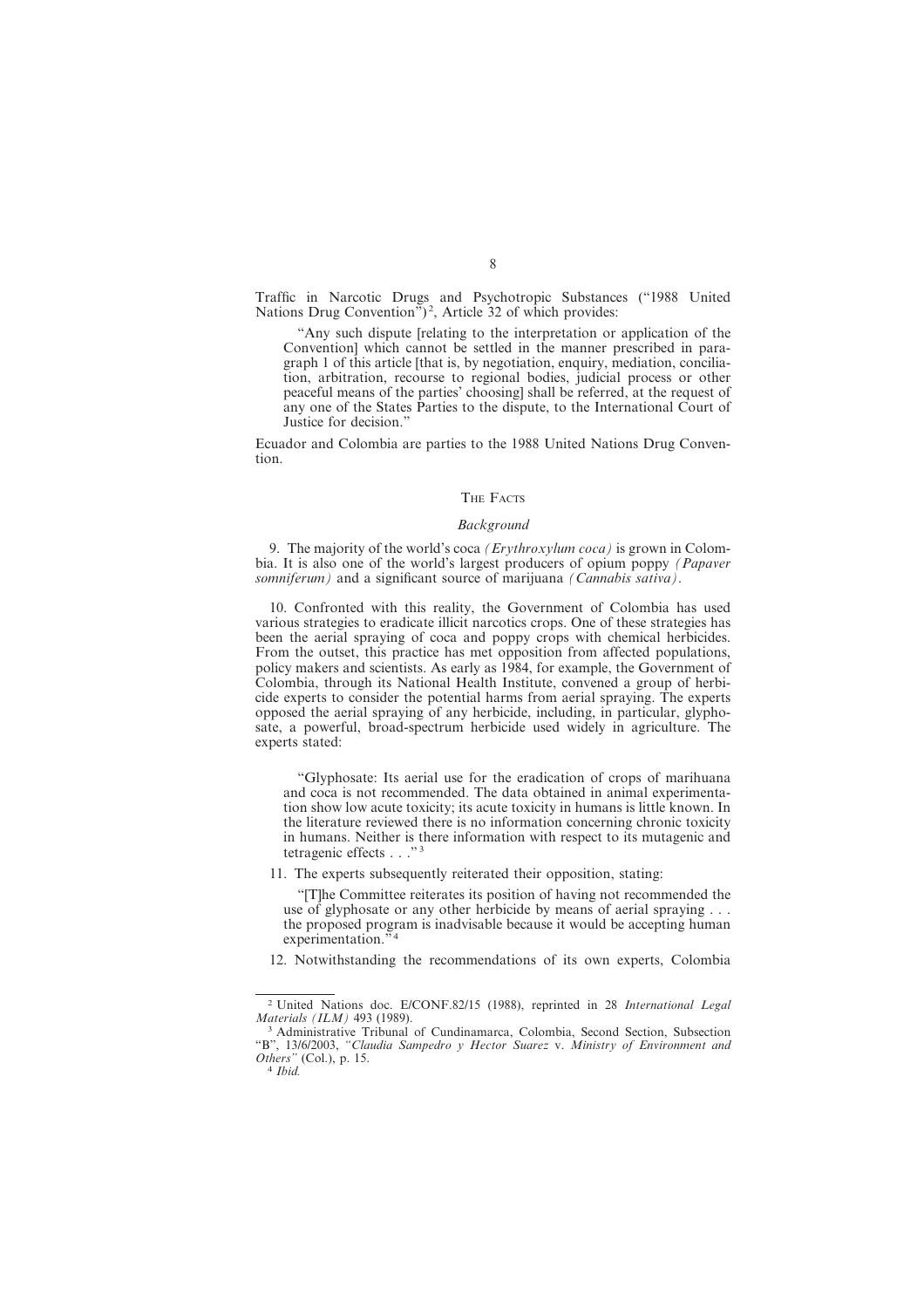continued to spray herbicides aerially as part of its effort to combat the cultivation of illegal narcotics and its internal armed insurgency. Colombia has placed particularly heavy reliance on aerial spraying since 1999 when it adopted "Plan Colombia", a programme originally devised by then-President Andrés Pastrana Arango to promote peace, combat narcotics, and foster democracy. From its inception, the counter-narcotics component of Plan Colombia has emphasized the chemical eradication of illicit coca and poppy plantations by aerial spraying of herbicides across wide swaths of Colombian territory, including areas located along that country's south-western border with the Ecuadorian provinces of Esmeraldas, Carchi and Sucumbíos.

#### *Aerial Sprayings near or in Ecuador*

13. Aerial fumigations under Plan Colombia officially began in 2000. Early spraying was conducted in Colombia's south-western Provinces of Putumayo and Nariño, which abut the northern Ecuadorian Provinces of Sucumbíos, Carchi and Esmeraldas. Sprayings at the Ecuador border began soon thereafter. In October 2000, for example, the Ecuadorian hamlet of San Marcos in the Province of Carchi, home to the Awá indigenous community, was sprayed, as was the settlement of Mataje in the Province of Esmeraldas. Between January and February 2001, Colombia conducted a weeks-long campaign of heavy spraying along the boundary near the community of San Francisco Dos in the Province of Sucumbíos. Herbicides were sprayed day after day during those two months, with only brief respites. On the days spraying took place, the fumigations were conducted virtually continuously between 6 a.m. and 4 p.m. Clouds of spray mist dropped from the planes, carried with the wind and fell on people, homes, plants and animals (both wild and domestic) in Ecuador, as well as on the San Miguel River which constitutes the border between the two countries in that area.

14. Immediately after the sprayings, residents in and around San Francisco Dos developed serious adverse health reactions including fevers, diarrhoea, intestinal bleeding, nausea and a variety of skin and eye problems. Children were affected particularly badly. At least two deaths occurred in the days immediately following these initial sprayings — in a community where no similar deaths had been reported in the two preceding years. Other children required transportation to modern medical facilities elsewhere in Ecuador.

15. People were not the only ones affected. Area vegetation, including local agricultural crops, was devastated. Yucca, corn, rice, plantains, cocoa, coffee and fruit turned brown, became desiccated and died. Animals were similarly hard hit: reported deaths of poultry and fish were particularly wide-spread, and dogs, horses, cows and other animals also became ill.

16. Over the seven years of spraying to date, Colombian aircraft involved in the fumigations have repeatedly violated Ecuadorian airspace. Sometimes, they sprayed herbicides right up to the boundary and then used Ecuadorian air space to turn around to resume spraying on the border. On other occasions, they continued spraying even as they flew into and over Ecuadorian territory, dropping their spray directly on people, plants and animals in Ecuador. On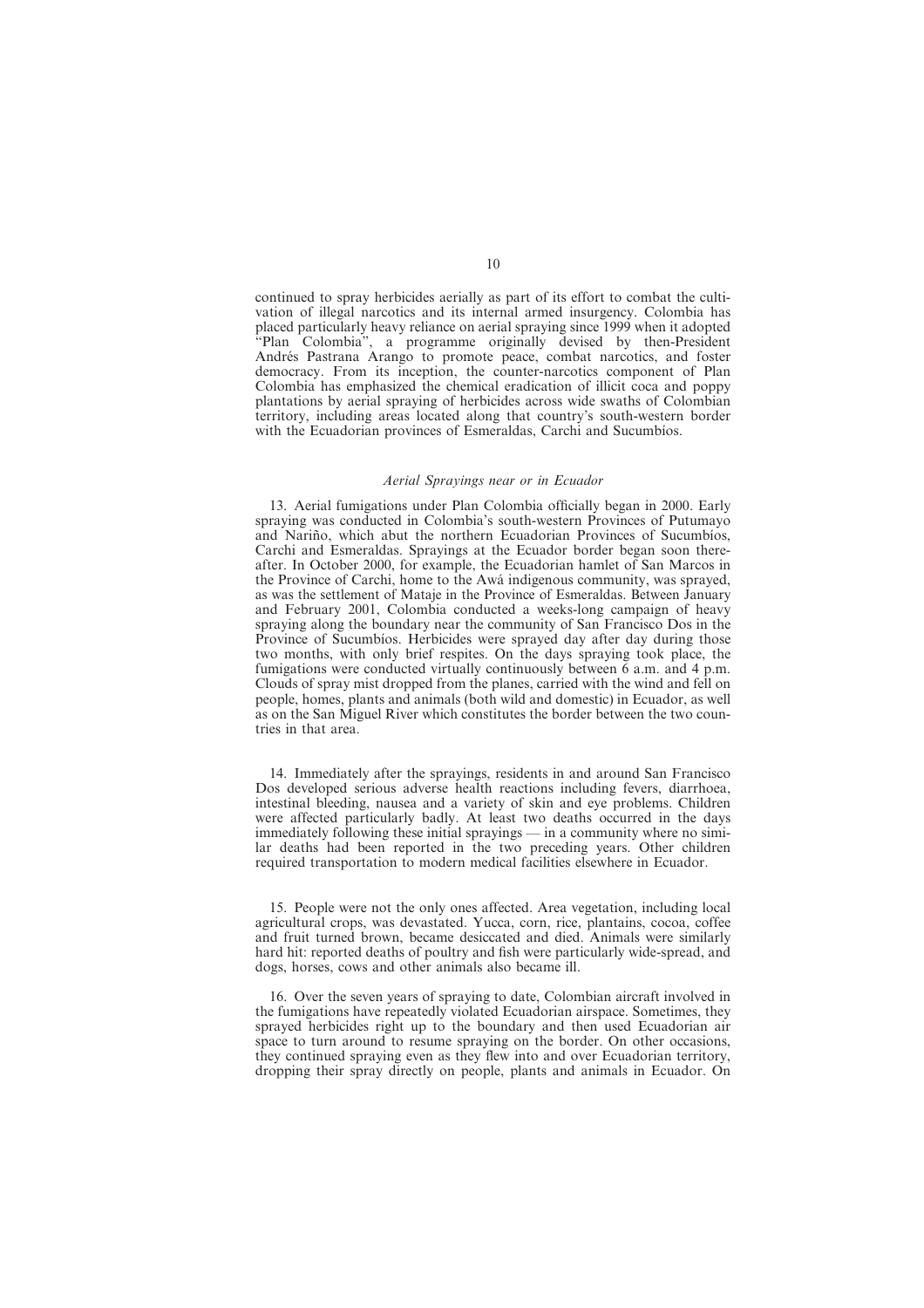those occasions when Colombian aircraft nominally respected Ecuador's territorial integrity, aerial drift resulted in the dispersion of the herbicide into Ecuadorian territory.

17. Some of the Ecuadorian communities adversely impacted by Colombia's aerial spraying, and the approximate time periods when they were impacted, are listed below:

| Province   | Communities                                                                                                         | Date                   |
|------------|---------------------------------------------------------------------------------------------------------------------|------------------------|
| Esmeraldas | Mataje                                                                                                              | October 2000           |
| Carchi     | Awá community of San Mar-<br>cos                                                                                    | October 2000           |
| Sucumbios  | San Francisco 1 and 2, Nuevo<br>Mundo, and San Pedro del<br>Cóndor                                                  | December-February 2001 |
| Carchi     | Awá community of San Mar-<br>cos                                                                                    | October-November 2001  |
| Sucumbios  | Chone II, Playera Oriental,<br>Palma Seca, Puerto Nuevo,<br>Santa Marianita, 5 de<br>Agosto, and Puerto<br>Mestanza | August-October 2002    |
| Sucumbios  | Santa Marianita, Corazón<br>Orense, 5 de Agosto, and<br>Puerto Mestanza                                             | <b>July 2003</b>       |
| Carchi     | Chical                                                                                                              | December 2004          |
| Sucumbios  | Frente al Azul                                                                                                      | December 2004          |
| Esmeraldas | Limones                                                                                                             | April 2005             |
| Carchi     | Awá community of San Mar-<br>cos                                                                                    | May 2005               |
| Sucumbios  | The communities from Salinas<br>to Puerto Nuevo                                                                     | December 2006          |
| Sucumbios  | The communities from Puerto<br>el Carmen to Río Abajo                                                               | January 2007           |

In addition to the areas specifically listed, sprayings also occurred in other less populated areas, including primary forest in both Colombia and Ecuador.

18. The effects of the aerial spraying on Ecuadorians living in these border communities mirror the effects on Colombians who have been exposed to spraying, as reported by Colombian governmental agencies and non-governmental organizations. According to the results of an investigation conducted in the Colombian Province of Putumayo, as a result of aerial sprayings in that Province several thousand Colombians were reported to be suffering from a host of symptoms, including eye irritation, respiratory problems, heart arrhythmias, skin lesions, temporary paralysis and temporary blindness, among other problems. Thousands of animals were also reported to have died, and food crops were destroyed.

12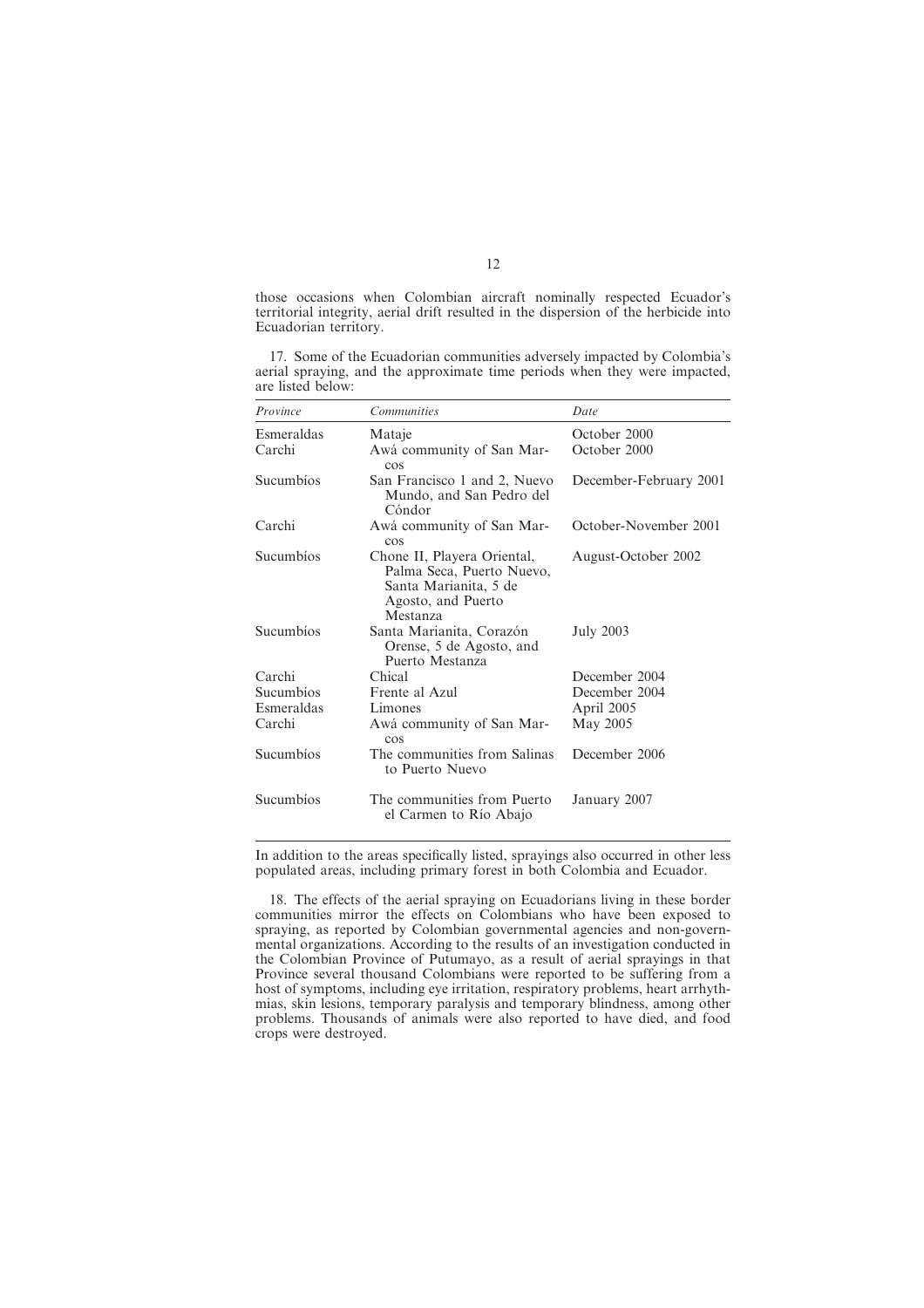#### *The Herbicidal Mixture Reportedly Used by Colombia*

19. Colombia has refused to disclose to Ecuador the precise chemical composition of the herbicide it is using. In communications, and in press reports, it has indicated that the primary "active" ingredient is glyphosate *(N-phosphonomethyl glycine*), an isopropylamine salt used widely as a weed killer. Glyphosate works by inhibiting the shikimate metabolic pathway common to all plants. It is desirable as a herbicide precisely because of its non-selective, broad-spectrum characteristics. Put directly, it kills virtually any plant.

20. Glyphosate is also portrayed as desirable because of its alleged minimal toxicity to humans and animals, which do not possess the shikimate pathway. The product label of a common glyphosate-based weed killer widely available to consumers in other parts of the world suggests reasons for concern, however. It contains explicit warnings:

#### "CAUSES SUBSTANTIAL BUT TEMPORARY EYE INJURY.

#### HARMFUL IF SWALLOWED OR INHALED.

Do not get in eyes or on clothing.

Avoid breathing vapor or spray mist.

| <b>FIRST AID</b>    | Call a poison control center or doctor for<br>treatment advice.                                                                                                                                                  |
|---------------------|------------------------------------------------------------------------------------------------------------------------------------------------------------------------------------------------------------------|
| IF IN EYES          | Hold eye open and rinse slowly and<br>gently with water for 15-20 minutes.                                                                                                                                       |
|                     | Remove contact lenses if present after<br>the first 5 minutes then continue rinsing<br>eye.                                                                                                                      |
| <b>IF INHALED</b>   | Remove individual to fresh air. If not<br>breathing, give artificial respiration,<br>preferably mouth-to-mouth. Get medi-<br>cal attention.                                                                      |
| <b>IF SWALLOWED</b> | This product will cause gastrointestinal<br>tract irritation. Immediately dilute by<br>swallowing water or milk. Get medical<br>attention. NEVER GIVE ANYTHING<br>BY MOUTH TO AN UNCON-<br><b>SCIOUS PERSON.</b> |

................................ Do not apply this product in a way that will contact workers or other persons, either directly or through drift. Only protected handlers may be in the area during application.

................................ AVOID DRIFT. EXTREME CARE MUST BE USED WHEN APPLY-ING THIS PRODUCT TO PREVENT INJURY TO DESIRABLE PLANTS AND CROPS.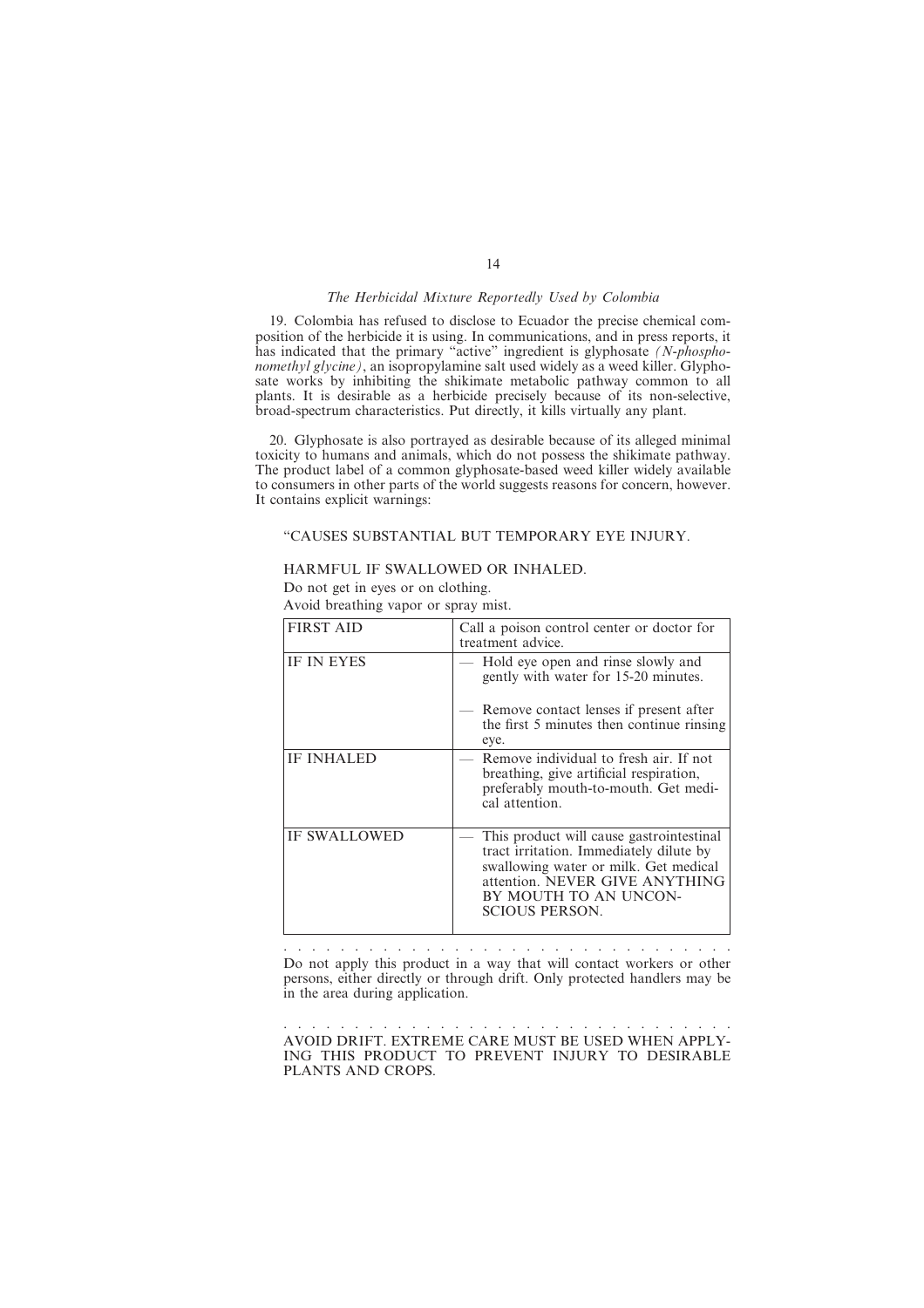Do not allow the herbicide solution to mist, drip, drift or splash onto desirable vegetation since minute quantities of this product can cause severe damage or destruction to the crop, plants or other areas on which treatment was not intended."<sup>5</sup>

21. Recent toxicological studies also suggest that glyphosate poses very real risks. For instance, laboratory studies have found adverse effects in all standard categories of toxicology testing. These include medium-term toxicity (salivary gland lesions), long-term toxicity (inflamed stomach linings), genetic damage (in human blood cells), effects on reproduction (reduced sperm counts in rats; increased frequency of abnormal sperm in rabbits), and carcinogenicity (increased frequency of liver tumours in male rats and thyroid cancer in female rats). Although, of course, no human experiments have been conducted, studies of people exposed to glyphosate (generally farmers) indicate an association with an increased risk of miscarriages, premature birth and non-Hodgkin's lymphoma. The toxicity of glyphosate is especially severe when it is inhaled, as it would be in the case of exposure to the mist from aerial spraying.

22. Glyphosate is also rarely used alone. It is typically used in combination with other chemicals known as surfactants that heighten the product's efficiency by increasing uptake by a plant's leaves. Although they are typically labelled "inert" (as contrasted with the "active" ingredient, glyphosate), these chemicals are sometimes more toxic than the glyphosate itself, and the combination yet more toxic still. A common surfactant used with glyphosate, and reportedly included in the mix employed in Colombia, is polyethoxylated tallowamine ("POEA") which, by itself, has been demonstrated to cause eye burns, skin redness and blistering, nausea and diarrhoea. Glyphosate and POEA combined are significantly more toxic than either administered separately.

23. Reports also indicate that the herbicidal mixture used in Colombia includes an additional surfactant known as Cosmoflux 411F that is used to penetrate the waxy surface coating of plant leaves. Cosmoflux is manufactured in Colombia. Its chemical composition is unknown and Colombia refuses to disclose the formula, claiming that it is proprietary. The glyphosate/Cosmoflux combination has not been subject to proper evaluations for safety to humans or even to animals.

#### *Characteristics of the Border Region*

24. Ecuador's northern border area has unique characteristics. It is comprised of three distinct geographic zones: the western coastal area, the mountainous Andes in the centre, and the Amazonian jungle to the east. The region is home to communities of indigenous peoples, including the Awá, who continue to live according to their ancient traditions and are deeply dependent on their natural environment. Most of the population in the region lives in extreme poverty and relies on subsistence farming of traditional crops like yucca, plantains, corn, coffee and other foodstuffs to survive. As a result, their connection

<sup>5</sup> Available at http://www.umt.edu/sentinel/roundup\_label.pdf.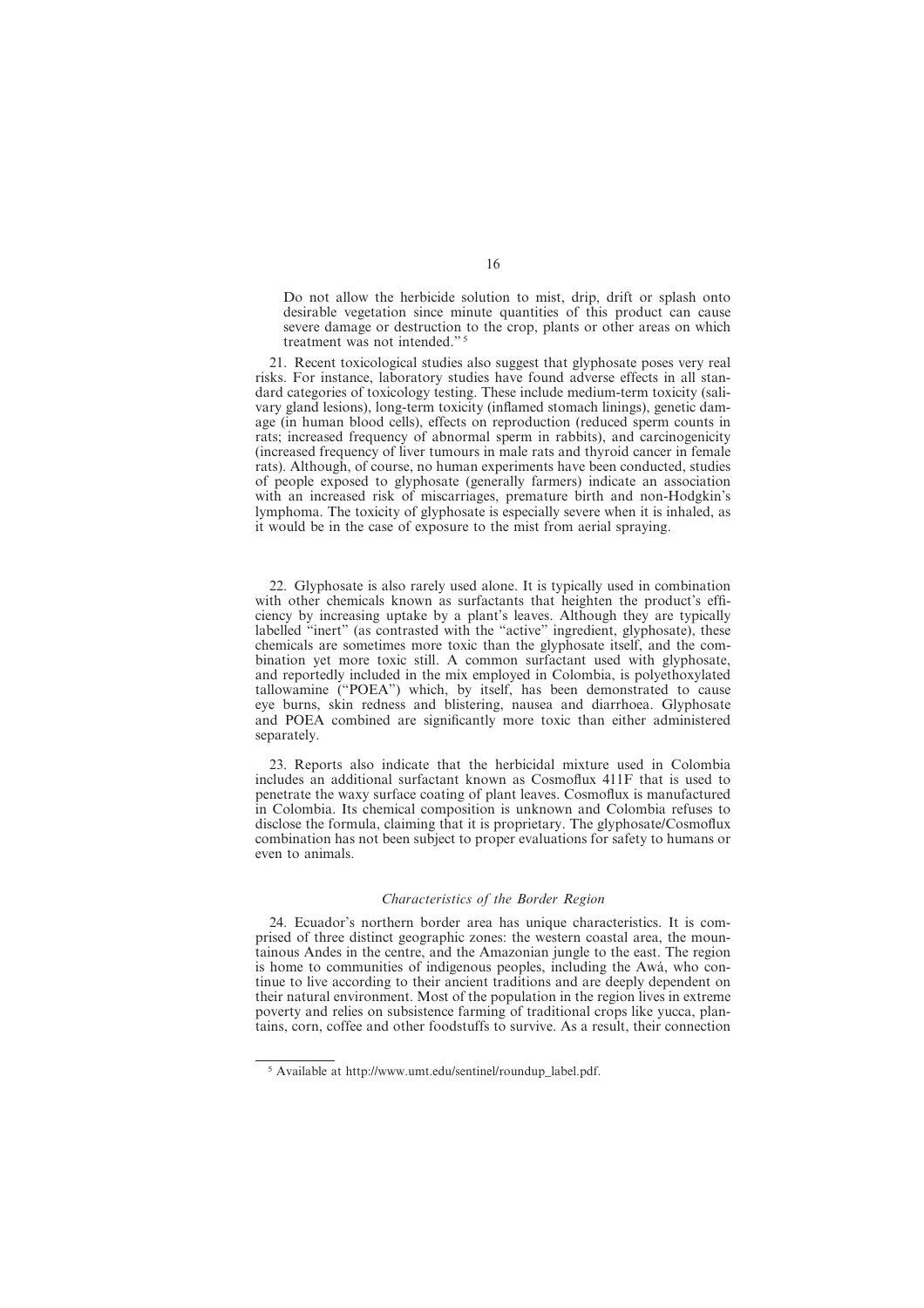to the land is deep. Infrastructure in these areas is underdeveloped, healthcare is rudimentary and formal education is minimal.

25. Ecuador is also one of just 17 countries in the world designated by the World Conservation Monitoring Centre of the United Nations Environment Programme as "megadiverse". Although it covers only 0.17 per cent of the Earth's area, Ecuador possesses a disproportionately large share of the world's biodiversity. In fact, Ecuador has the world's highest biological diversity per area unit; i.e., on average, there are more species per square kilometre in Ecuador than anywhere else in the world. According to the World Resources Institute, it has 302 mammal species, 19,362 plant species, 640 breeding bird species (including 35 per cent of the world's hummingbird species), 415 reptile species, 434 amphibian species and 246 fish species <sup>6</sup> . Approximately 25 per cent of its territory is made up of national parks and protected areas<sup>7</sup>.

26. As a consequence, Colombia's fumigations are being conducted in a particularly vulnerable area in a manner that dramatically heightens the risks involved to people and to the natural environment. A recent Report of the United Nations Special Rapporteur on the situation of human rights and fundamental freedoms of indigenous people identifies serious concerns:

"27. The Awá have been particularly affected. In all, 3,500 Awás live in Ecuador and 36,000 hectares of the approximately 120,000 hectares of their ancestral territories have been recognized...

28. Currently, the region's most serious problem is the aerial spraying of illicit crops on the Colombian side of the border, using glysophate *[sic]* mixed with other products, under the auspices of Plan Colombia (see the report of the Special Rapporteur on Colombia, E/CN.4/2005/88/Add.2). Damage caused by this practice has affected Ecuador, particularly its indigenous communities, and has given rise to complaints by the Ecuadorian Government and to bilateral negotiations between the two countries. International studies indicate that this practice has negative effects on environmental resources and the health of people and animals. Skin and other diseases, pollution of rivers and aquifers, and other damage have been reported. Furthermore, spraying has been seen as having serious effects on banana plantations and varieties of tuber crops, the local staple. In addition, the population often uses untreated water from the river forming the border between the two countries.

29. In some communities in Sucumbíos, short-cycle crops are disappearing fewer than 15 days after spraying. It is stated that, four years after the spraying began, some banana varieties, yucca, maize, fruit trees and aromatic herbs have disappeared, or their yield has considerably diminished. It is alleged that spraying has also had a negative effect on the health and food security of border populations by polluting their water sources and

<sup>6</sup> World Resources Institute, Ecuador Country Profile, Biodiversity and Protected Areas, available at http://earthtrends.wri.org/text/biodiversity-protected/country-profile-54.html. <sup>7</sup> *Ibid.*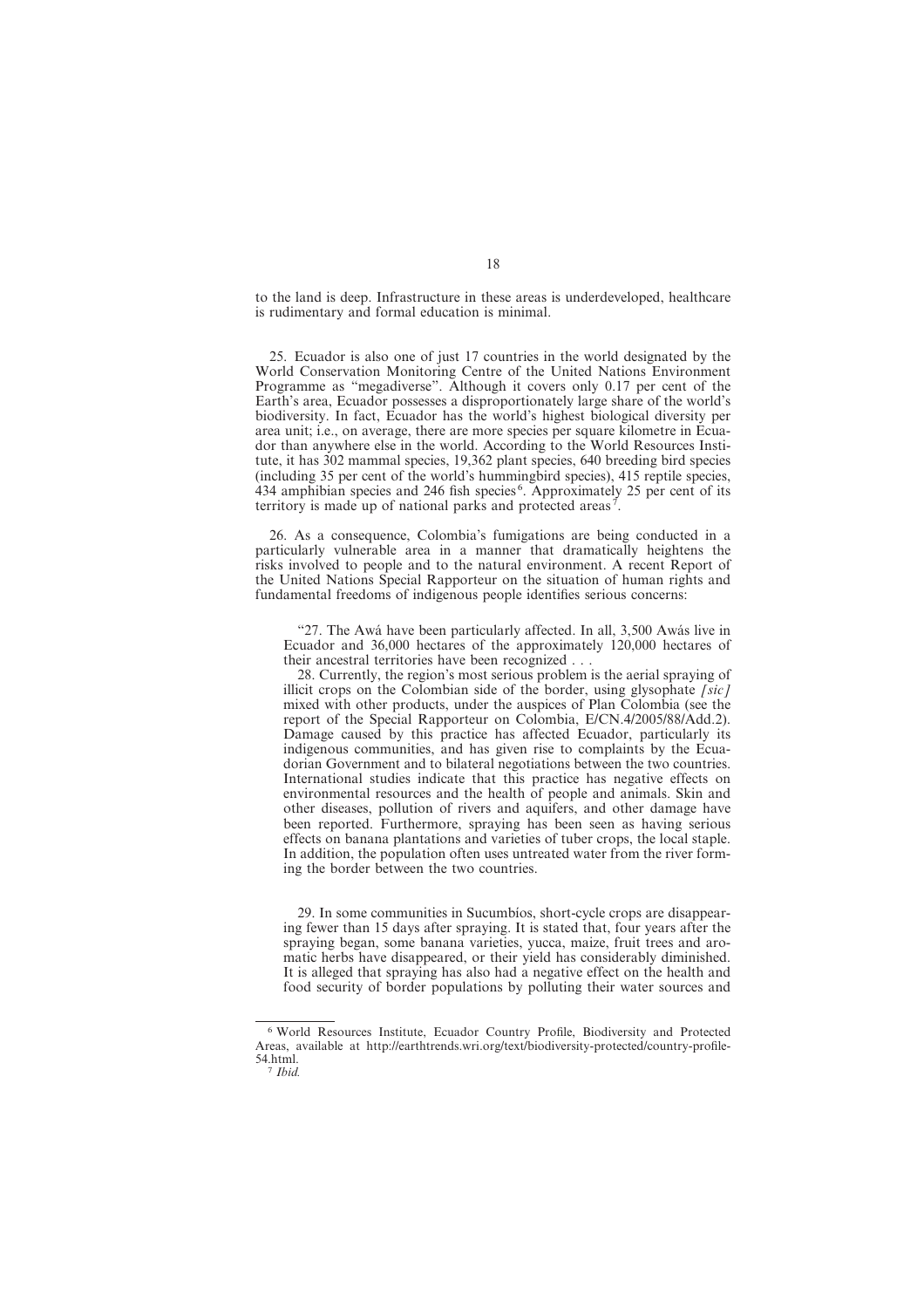the aquatic life. Complaints have been made concerning large traces in many rivers, including the Mira river in the province of Esmeraldas, of the chemical product used for spraying in Colombia. The situation of these river communities is a matter of concern, as they use the river for domestic purposes.

30. Some indigenous communities in the area, including the Awá, are vulnerable and this is particularly worrying. In addition to the impact of spraying, they complain that their rights are being violated and that they are being subject to other abuses. They protest that their rights to food and health have been affected by spraying. Apparently, after spraying, the entire Sumac Pamba community was displaced and did not return to their place of origin. As a consequence, it appears that the local wildlife, which provided a source of daily consumption, both for households and for recreational purposes, has died and various activities have been affected, as polluted water cannot be used. Spraying appears to be destroying substance crops, diminishing soil quality and reducing yields, affecting both the economic activities of communities and the population's access to adequate food."<sup>8</sup>

27. The use of glyphosate-based chemical mixture in a tropical climate gives rise to serious risks and uncertainties. Such testing as has been done concerning the toxicity of glyphosate and its lasting effects on biota has typically been conducted in temperate climates on the substantially more limited set of plant and animal species native to those very different regions. It is not known whether the ostensible conclusions reached in those studies apply equally in a megadiverse tropical setting where the soil is generally less fertile than in temperate climates, and endemic plants have evolved a delicate equilibrium with the fungi, bacteria and cyanobacteria in the soil that play essential roles in maintaining the nutrient cycle. The effects of glyphosate on this ecological balance are untested, although studies suggest that glyphosate reduces populations of nitrogen fixing bacteria. Many similar key questions are similarly unanswered. Colombia's conduct amounts to a dangerous ecological and toxicological experiment on a vast scale.

#### *Previous Attempts at a Diplomatic Settlement of the Dispute*

28. The Government of Ecuador has been seriously concerned about Colombia's aerial spraying of herbicides under Plan Colombia since it learned Colombia was contemplating fumigations in the border region. On 24 July 2000, for example, the Ministry of Foreign Affairs of Ecuador sent a note to the Embassy of Colombia in Quito expressing its preoccupation about the potentially "grave impacts on human health and the environment, with possible repercussions for Ecuador . . .". From the start, Colombia has been equally clear that it has no interest in addressing Ecuador's concerns. Thus, in December 2000, it rejected a proposal by the Government of Panama to discuss this aspect of Plan Colombia in an international forum as "inappropriate" and "inconvenient".

<sup>8</sup> Document A/HRC/4/32/Add.2 (28 December 2006).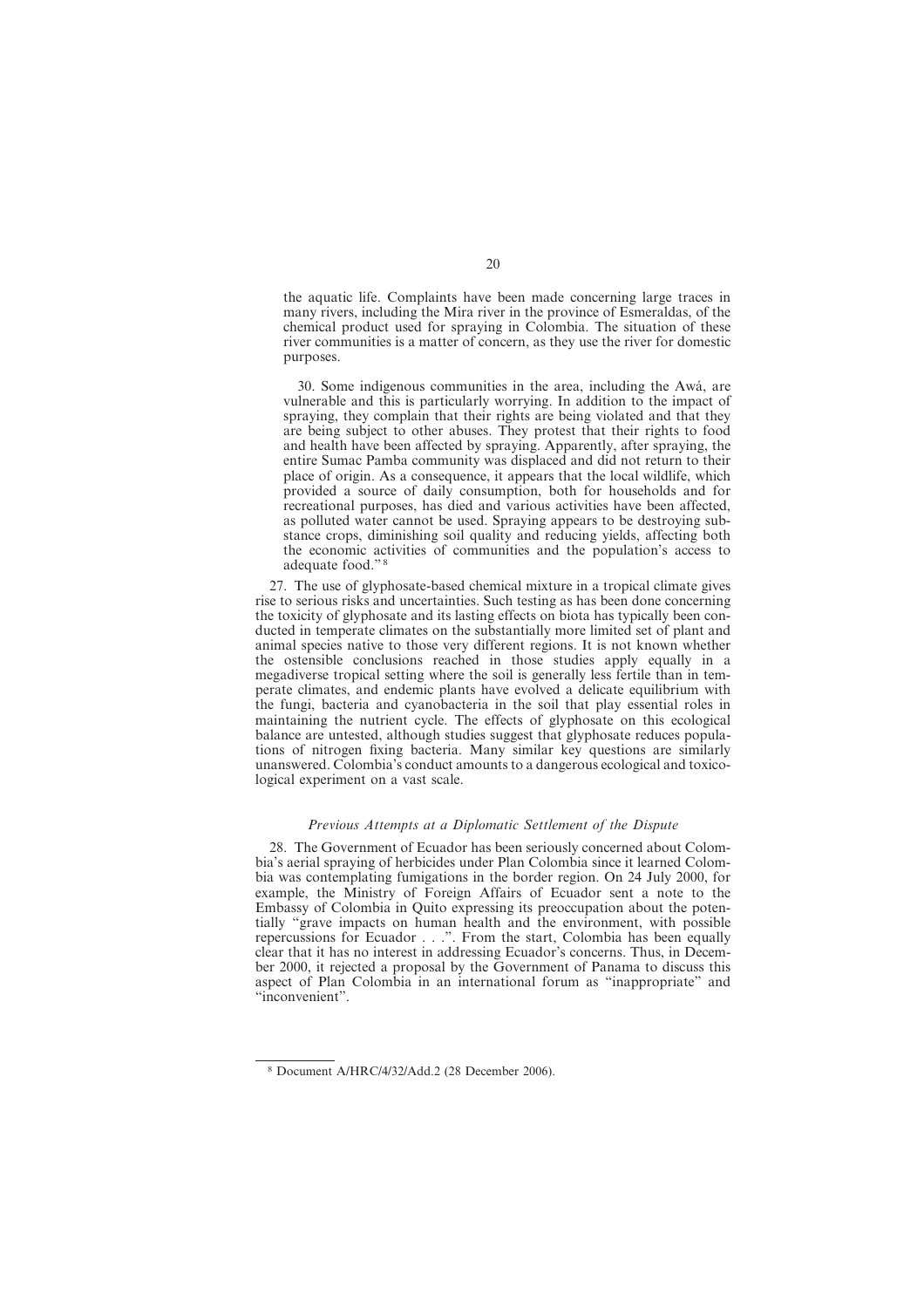29. In July 2001, after fumigations along the border began, Ecuador's Ministry of Foreign Affairs sent the Colombian Embassy in Quito a further note requesting

"information concerning the type of substances that are being used in the fumigations as well as about the specific areas in which these works are being carried out and the areas where they are being planned in the future".

Ecuador's note requested that, due to the impacts on the environment and human health in the Ecuadorian border communities, Colombia refrain from further aerial spraying within 10 kilometres of the frontier. Colombia never provided the information Ecuador requested, but rather tried to forestall meaningful enquiry by contending simply:

"Plan Colombia is, precisely, the most effective method for protecting the fraternal country of Ecuador from the perverse effects of narcotrafficking and armed conflict, in a way that is aimed at preventing them from continuing to get stronger and metastasizing to Ecuador."

Likewise, Colombia refused Ecuador's request to observe a 10-kilometre buffer zone where no spraying would take place.

30. Further diplomatic exchanges also failed to elicit Colombia's co-operation. In April 2002, for example, Colombia again made clear that it had no interest in negotiating about the fumigations. In response to complaints from Ecuador concerning the effects the sprayings were having in its territory, Colombia insisted that it would not abandon an "irreplaceable instrument for solving the Colombian conflict and alleviating the danger that it presents to other countries, in particular neighbours". In July 2003, Ecuador's Ministry of Foreign Affairs sent a note to its Colombian counterpart proposing once again the establishment of a 10-kilometre no-spraying zone along the border with Ecuador. By note dated 23 September 2003, Colombia rejected the proposal, stating:

"The establishment of an aspersion-free strip along the common frontier, as proposed by the Government of Ecuador . . ., is unacceptable to the Government of Colombia for multiple reasons",

#### including the ostensible fact that

"[t]he forced eradication is accepted as a legitimate method in the fight against illicit crops, and is carried out based on procedures compatible with the preservation of human health and the environment, in conformity with the principle of precaution enshrined in the 1992 Rio Declaration on Environment and Development".

31. In light of the Parties' inability to resolve their differences through the usual diplomatic channels, Ecuador and Colombia agreed in late 2003 to set up a special Scientific and Technical Commission to investigate the effects of the sprayings in Ecuador. Although the Commission met four times between late

 $22$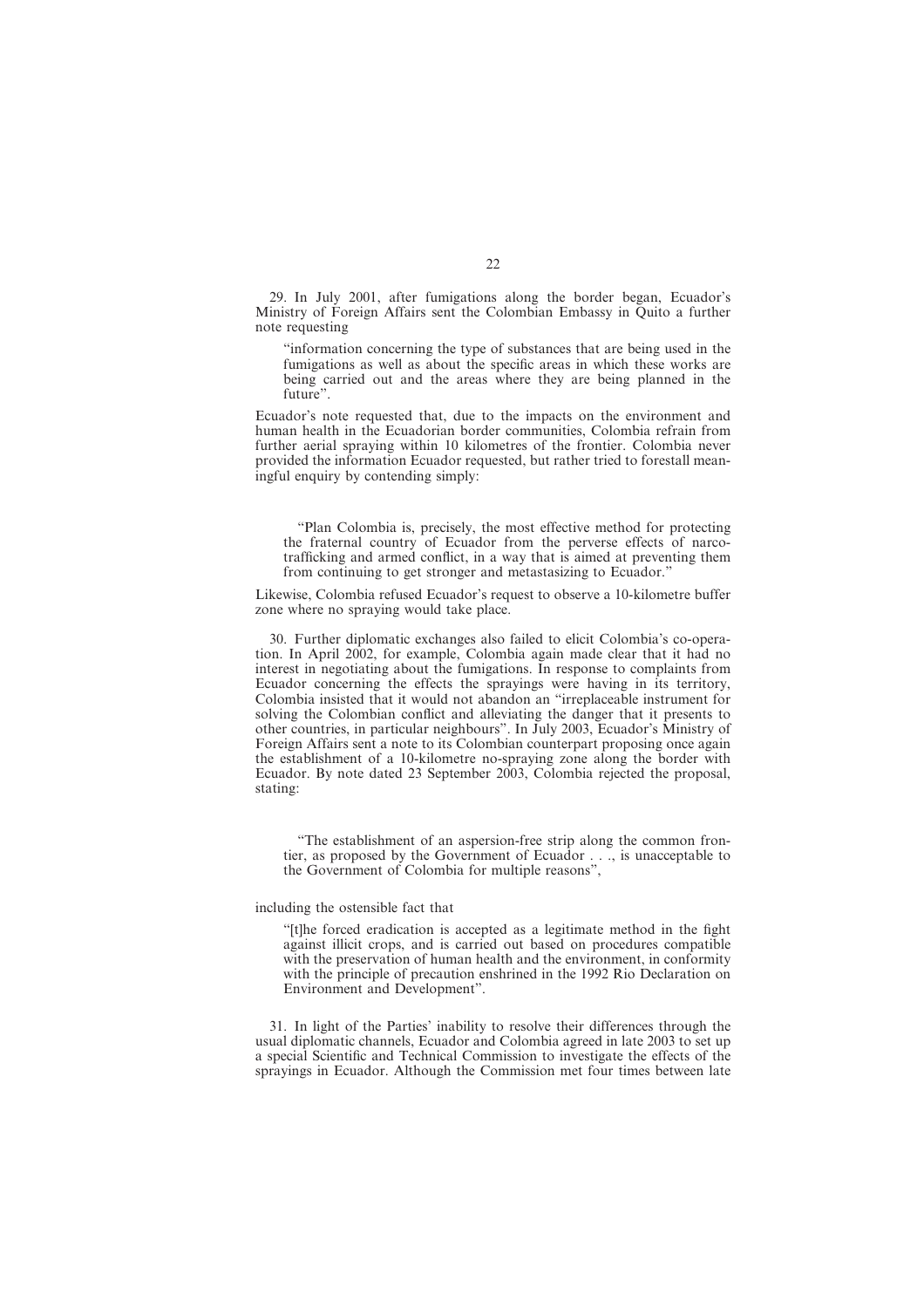2003 and August 2004, the Parties' delegations were unable to reach agreement on the effects of the sprayings in Ecuador.

32. Following the deadlock of this first joint Scientific and Technical Commission, diplomatic exchanges fell back into the same unavailing pattern. Ecuador continued to complain and express its concerns over the manifest effects of the sprayings, and Colombia continued to dismiss those concerns as unfounded. Even on the rare occasions when the Parties appeared to have made progress, steps backward quickly followed. Thus, in December 2005, upon Colombia's completion of its spraying for that year, and after repeated requests by the Government of Ecuador, the two Governments issued a joint communiqué in which Colombia agreed temporarily to suspend further sprayings within 10 kilometres of the border. When the time came for the next cycle of annual spraying in December 2006, however, Colombia resumed spraying along the border and throughout the 10-kilometre buffer zone.

33. Following additional protests from Ecuador, the Parties agreed once again in early 2007 to take the issue outside the usual diplomatic channels by forming another joint Scientific Commission for purposes of assessing the damages in and to Ecuador. The Scientific Commission met twice, and was unable to make any progress due to an unbridgeable gap dividing the two delegations' approaches. The second and final meeting of the Commission in July 2007 ended without agreement, or even consensus on joint minutes.

34. Colombia refused to stop, suspend, or even reduce its aerial spraying along the border with Ecuador. At a meeting of Ministers of Foreign Affairs on 28 May 2007, Colombia's Minister of Foreign Affairs, Mr. Fernando Araújo Perdomo, stated that "Colombia is not in a position to make commitments with respect to the question of the fumigations; nor could it predict what decision it will take in the future in this respect." Confronted with this reality, Ecuador informed Colombia by diplomatic note dated 27 July 2007 that it considered the process of dialogue exhausted, and without prospects for success. This Application now follows.

#### *Enduring Effects*

35. The serious adverse effects of Colombia's aerial sprayings on Ecuador have been immediate and dramatic. They have also persisted across time and continue to be felt to the present day. Indeed, the Report of the United Nations Special Rapporteur notes that "four years after the spraying began, some banana varieties, yucca, maize, fruit trees and aromatic herbs have disappeared, or their yield has considerably diminished". In the community of San Francisco Dos where sprayings first began in January and February 2001, for example, maize yields following Colombia's aerial spraying were reduced by more than half. The nearby community of Las Salinas, also impacted by the aerial spraying, suffered equally severe reductions in its maize yields. As of the filing of this Application, similar effects continue to be felt on crops of yucca, rice, cocoa, coffee, plantains and other staples on which local populations depend for survival.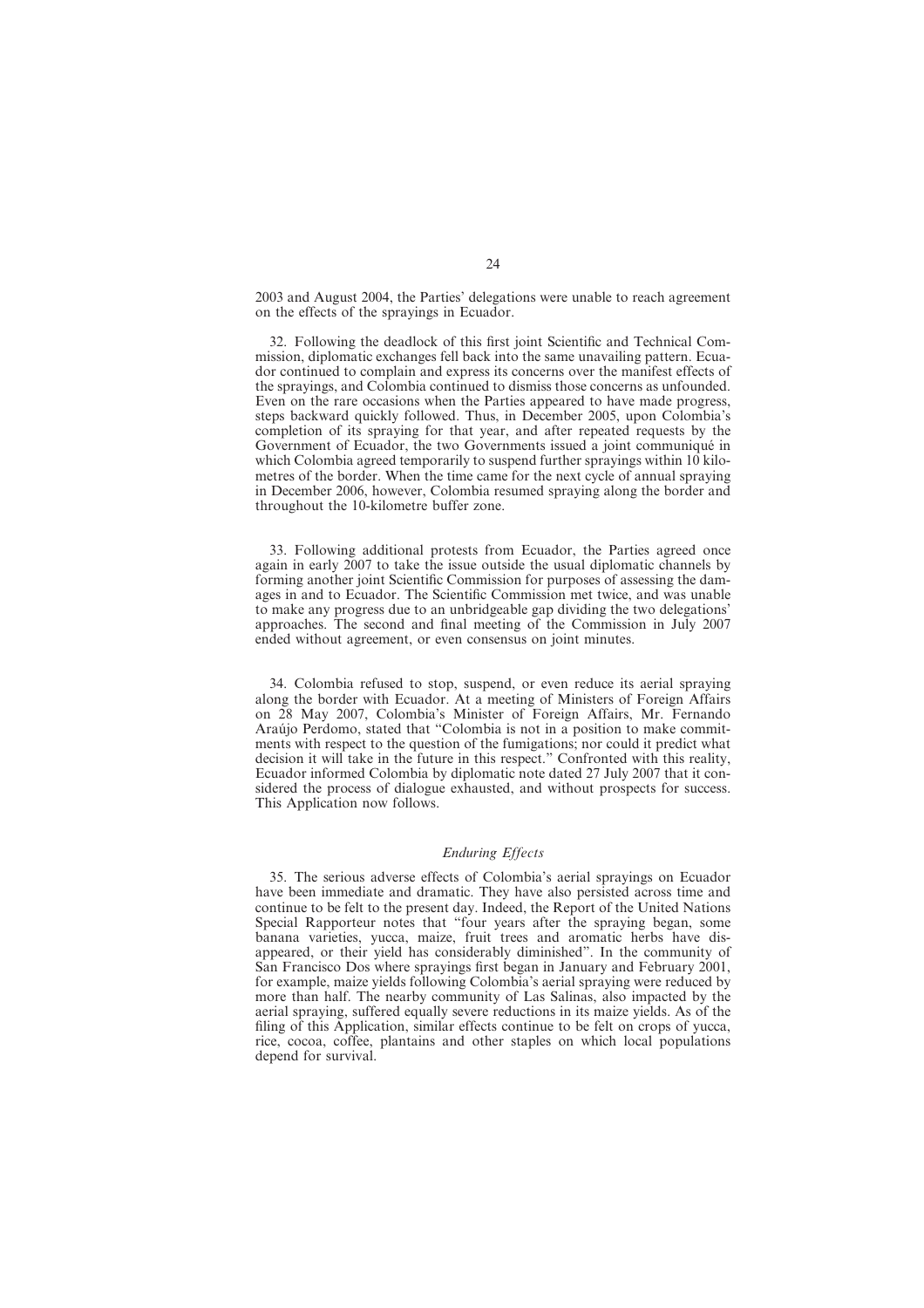36. The lingering effects of the fumigations go beyond crop damage. In part owing to the effects on their means of livelihood, in part owing to the health effects, and in part owing to the terror induced by the sprayings, a sizeable percentage of the local population has been forced to relocate to areas further from the border with Colombia. The community of Puerto Mestanza in Sucumbíos Province is one example. Prior to the start of the sprayings nearby in August 2002, it was home to some 86 tenant farmer families. By 2005, only four families remained. Other border communities have been decimated. Overall, as much as 50 per cent of the population that formerly lived within 10 kilometres of the border with Colombia have fled the area since the start of the fumigations.

#### THE CLAIMS OF ECUADOR

37. Ecuador claims that by aerially spraying toxic herbicides at locations at, near and over its border with Ecuador, Colombia has violated Ecuador's rights under customary and conventional international law. The harm that has occurred, and is further threatened, includes some with irreversible consequences, indicating that Colombia has failed to meet its obligations of prevention and precaution.

#### THE JUDGMENT REQUESTED

38. On the basis of the facts and law referred to above, Ecuador requests the Court to adjudge and declare that:

- (A) Colombia has violated its obligations under international law by causing or allowing the deposit on the territory of Ecuador of toxic herbicides that have caused damage to human health, property and the environment;
- (B) Colombia shall indemnify Ecuador for any loss or damage caused by its internationally unlawful acts, namely the use of herbicides, including by aerial dispersion, and in particular:
	- (i) death or injury to the health of any person or persons arising from the use of such herbicides; and
	- (ii) any loss of or damage to the property or livelihood or human rights of such persons; and
	- (iii) environmental damage or the depletion of natural resources; and
	- (iv) the costs of monitoring to identify and assess future risks to public health, human rights and the environment resulting from Colombia's use of herbicides; and
	- (v) any other loss or damage; and
- (C) Colombia shall
	- (i) respect the sovereignty and territorial integrity of Ecuador; and
	- (ii) forthwith, take all steps necessary to prevent, on any part of its territory, the use of any toxic herbicides in such a way that they could be deposited onto the territory of Ecuador; and
	- (iii) prohibit the use, by means of aerial dispersion, of such herbicides in Ecuador, or on or near any part of its border with Ecuador; and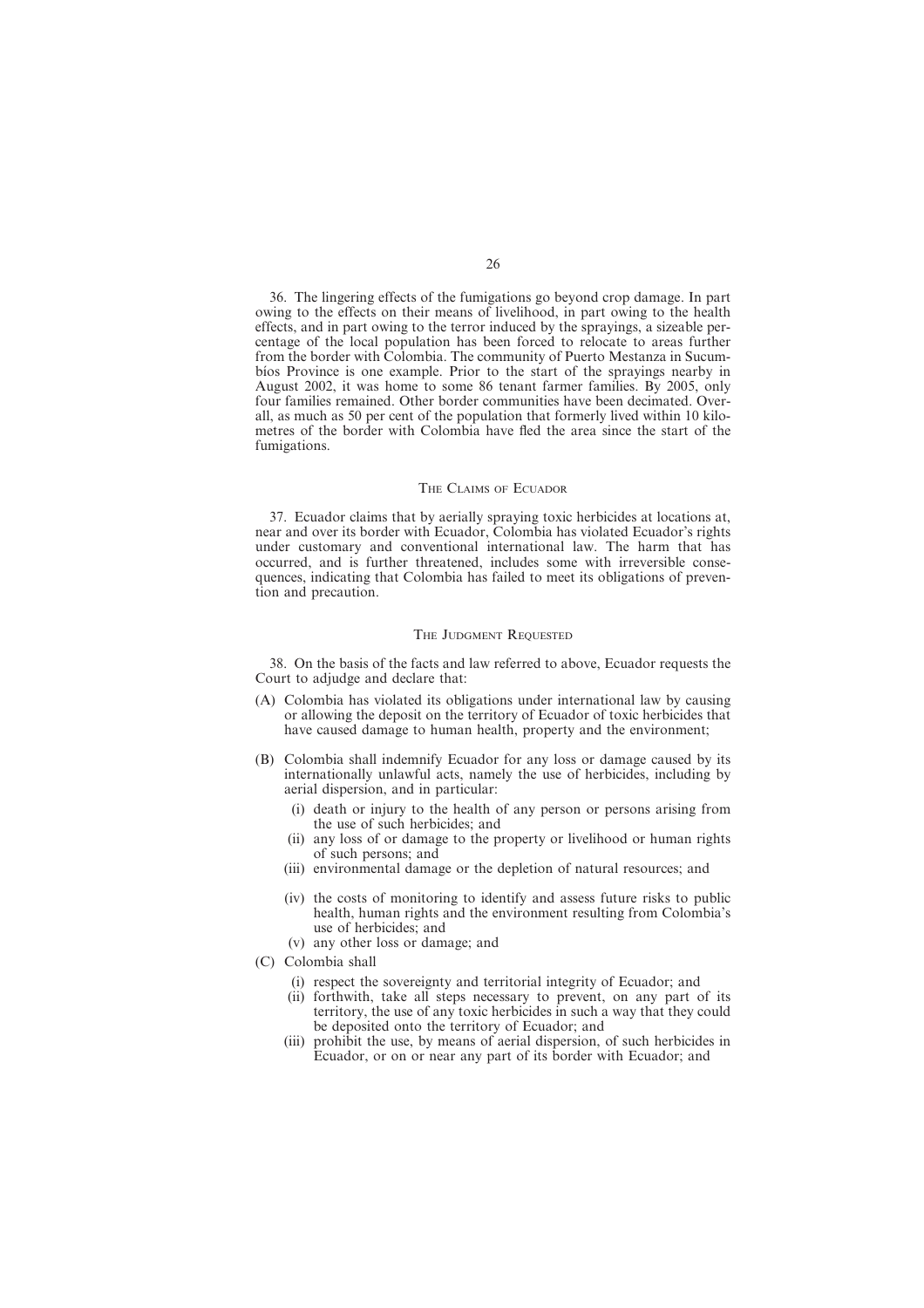39. Ecuador reserves the right to modify and extend the terms of this Application, as well as the grounds invoked.

#### PROVISIONAL MEASURES

40. Ecuador reserves its rights, pursuant to Article 73 of the Rules of Court, to request the indication of provisional measures.

\* \* \*

41. Pursuant to the provisions of Article 31 of the Statute of the Court and Article 35 (1) of its Rules, the Republic of Ecuador states its intention to designate a judge *ad hoc.*

42. In accordance with Article 40 of the Statute of the Court, the Minister of Foreign Affairs of Ecuador has appointed the undersigned, Dr. Diego Cordovez, as Agent for these proceedings. It is requested that all communications in this case be notified to the Agent at the following address:

The Embassy of the Republic of Ecuador to the Kingdom of the Netherlands, Koninginnegracht 84, 2514 AJ The Hague.

Respectfully,

*(Signed)* Dr. Diego CORDOVEZ, Agent of the Government of the Republic of Ecuador.

The Hague, 31 March 2008.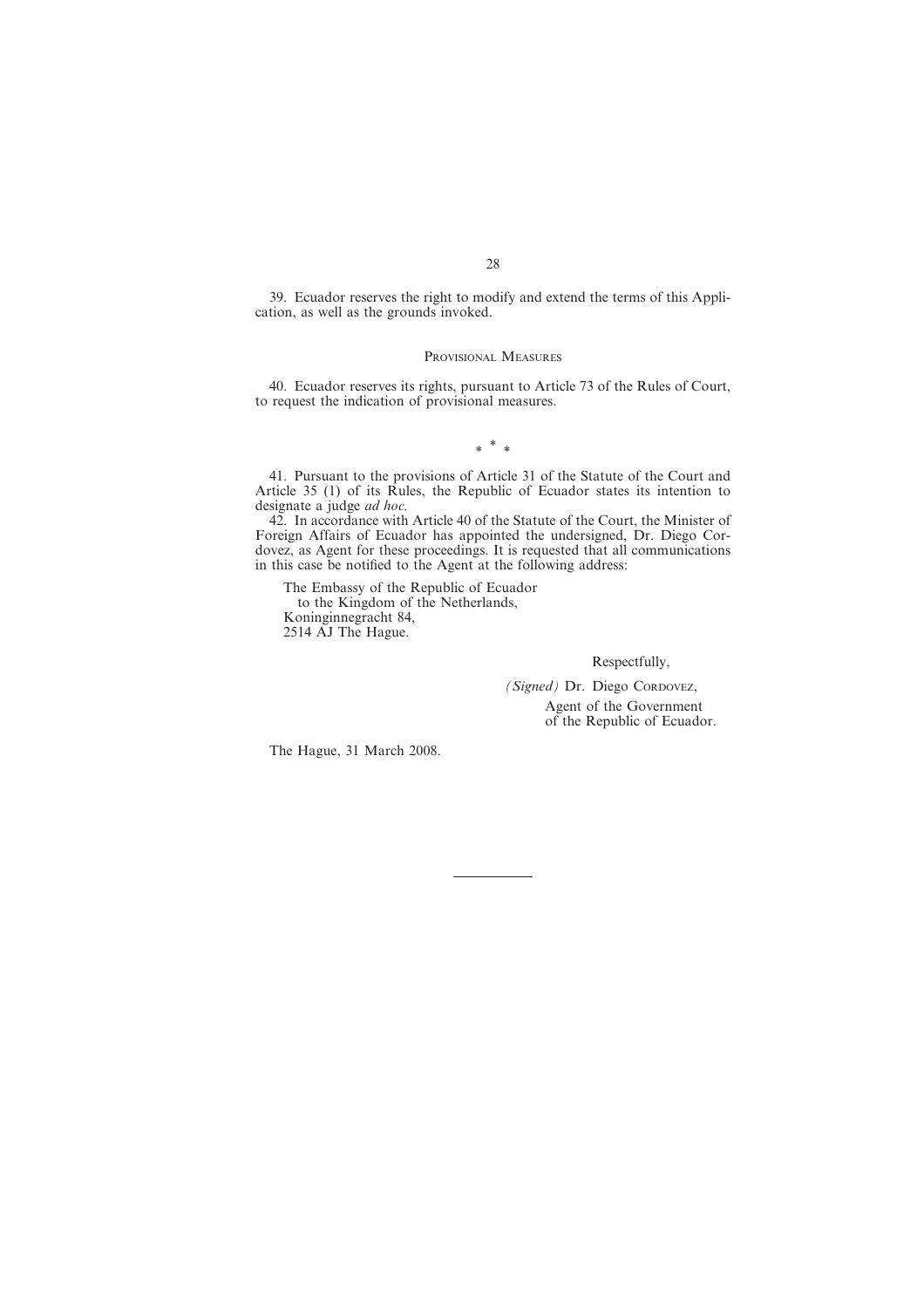#### III. LETTER FROM THE MINISTER OF FOREIGN RELATIONS OF ECUADOR TO MR. DIEGO CORDOVEZ-ZEGERS, QUITO

*[Translation submitted by Ecuador]*

REPÚBLICA DEL ECUADOR MINISTERIO DE RELACIONES EXTERIORES

No. 15080-GM/2008.

28 March 2008.

Dear Mr. Cordovez,

I have the pleasure to inform you that, by means of Executive Decree No. 990 of 27 March 2008, the Constitutional President of the Republic of Ecuador, Rafael Correa Delgado, has appointed you as Agent of the Republic of Ecuador before the International Court of Justice, with the rank of Ambassador on Special Mission, for all the effects concerning the application that the National Government will file against the Republic of Colombia, regarding the damages caused to the Ecuadorian State, its inhabitants and the environment through the spraying of chemical herbicides.

Pursuant to this appointment, you are duly authorized to sign the corresponding application and act on behalf of the Republic of Ecuador throughout the judicial proceedings.

I avail myself of this opportunity to reiterate to you the assurances of my highest consideration.

> *(Signed)* María Isabel SALVADOR-CRESPO, Minister of Foreign Relations, Commerce and Integration.